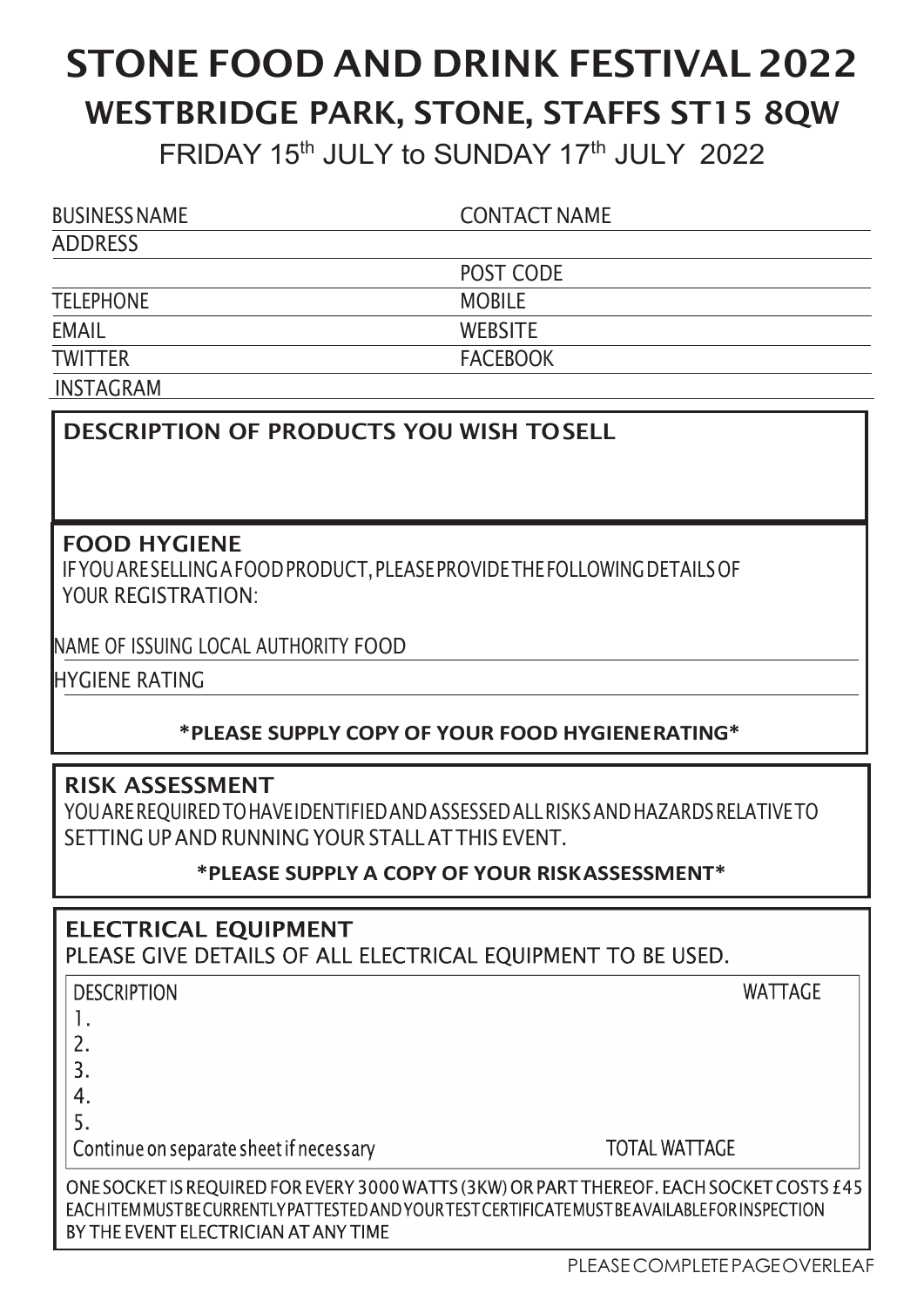## INSURANCES YOU ARE REQUIRED TO HOLD ADEQUATE PUBLIC LIABILITY INSURANCE.

## \*PLEASE SUPPLY COPY OF YOUR CURRENT INSURANCE CERTIFICATE\*

| <b>SPACE REQUIRED</b>                                                                                                                                                                                             |       |
|-------------------------------------------------------------------------------------------------------------------------------------------------------------------------------------------------------------------|-------|
| OUTSIDE FOOD OR DRINK CONCESSIONS @ £400<br><b>Spaces</b>                                                                                                                                                         | $= f$ |
| INDOOR MARQUEE TRADERS (10'X10') @ £340<br><b>Spaces</b>                                                                                                                                                          | $= f$ |
| ELECTRICITY @ £45 PER SOCKET<br>Sockets<br>(NB - COMPLETE DETAILS ON FRONT PAGE)                                                                                                                                  | $= f$ |
| $\cdot$ VAT@20%                                                                                                                                                                                                   |       |
| <b>TOTAL</b> <i>f</i>                                                                                                                                                                                             |       |
| Payment Options - by bank transfer to: Sort Code 40-43-03 Account Number 12224364<br>-- by card: please scan the QR code and make the payment online<br>- by cheque payable to: Stone Food and Drink Festival CIC |       |

### TALKS & TASTINGS DEMONSTRATION

Would you like to showcase your products on the Talks and Tastings stage? Yes or No

 An opportunity to talk about your products for 15/20 minutes and maybe provide samples. If you would like to take part, we will contact you to discuss it further.

I HAVE READ AND AGREE TO THE TERMS AND CONDITIONS BELOW. I CONSENT TO MY DETAILS BEING DISCLOSED TO ANY AUTHORITY EXERCISING STATUTORY POWERS IN RELATION TO TRADING STANDARDS, HEALTH AND SAFETY, ENVIRONMENTAL HEALTH AND ANY OTHER LEGISLATION APPLICABLE TO THIS EVENT

## SIGNED DATE

#### Please ensure that you have fully completed your contact information and electrical equipment information.

The completed form should be sent to us, together with copies of all supporting documents to traders@stonefooddrink.org.uk or post to Stone Food and Drink Festival, PO BOX 3494 Stone ST15 9DP.

Your application will be dealt with upon receipt of full payment after which we will supply you with a VAT invoice.

# Full terms and condition are on the Page 3

## QR Payment code

Please scan this code and make your payment online